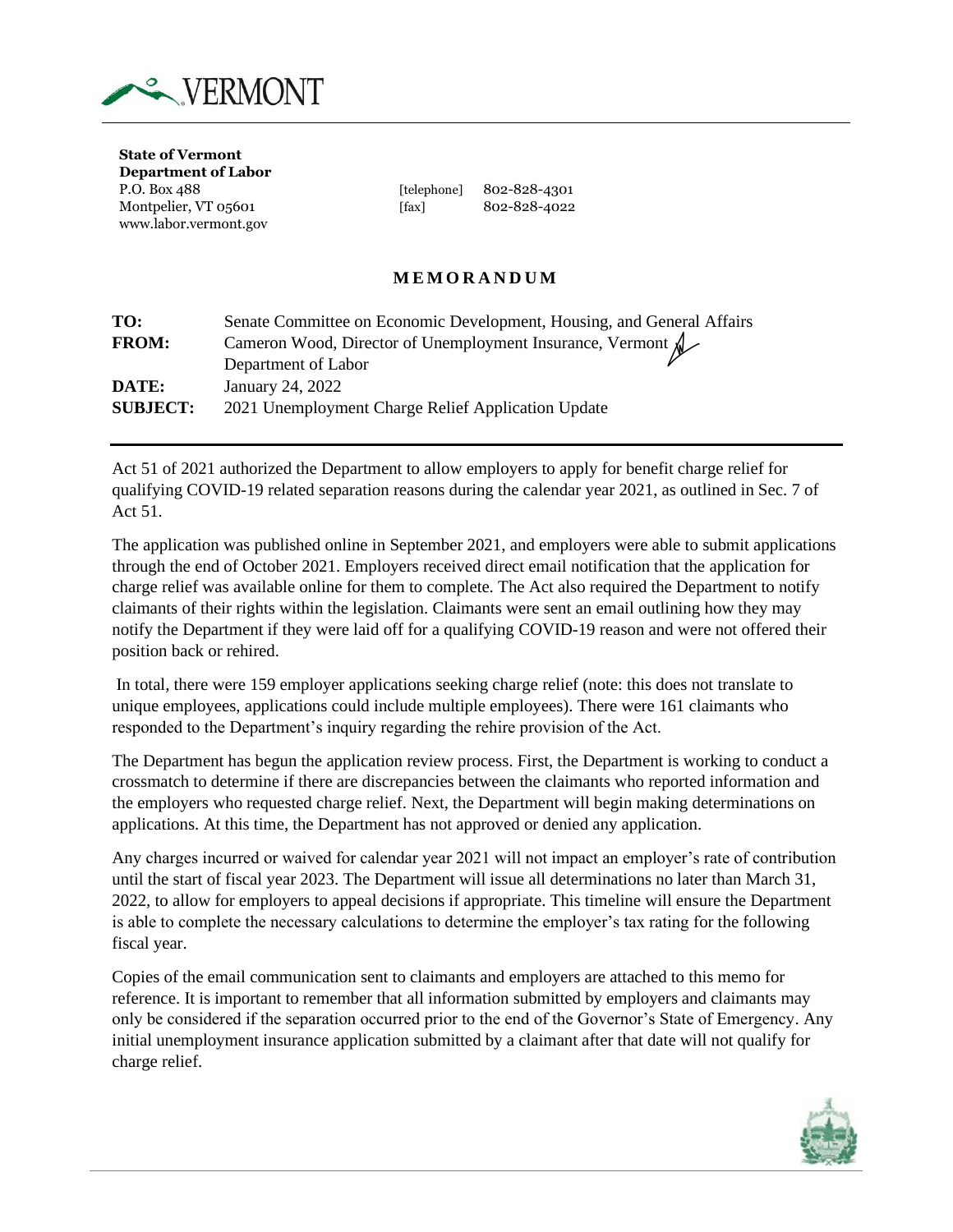*Link to 2021 Employer Charge Relief page on the Department's website: <https://labor.vermont.gov/unemployment-insurance/2021-employer-charge-relief-due-covid-19>*

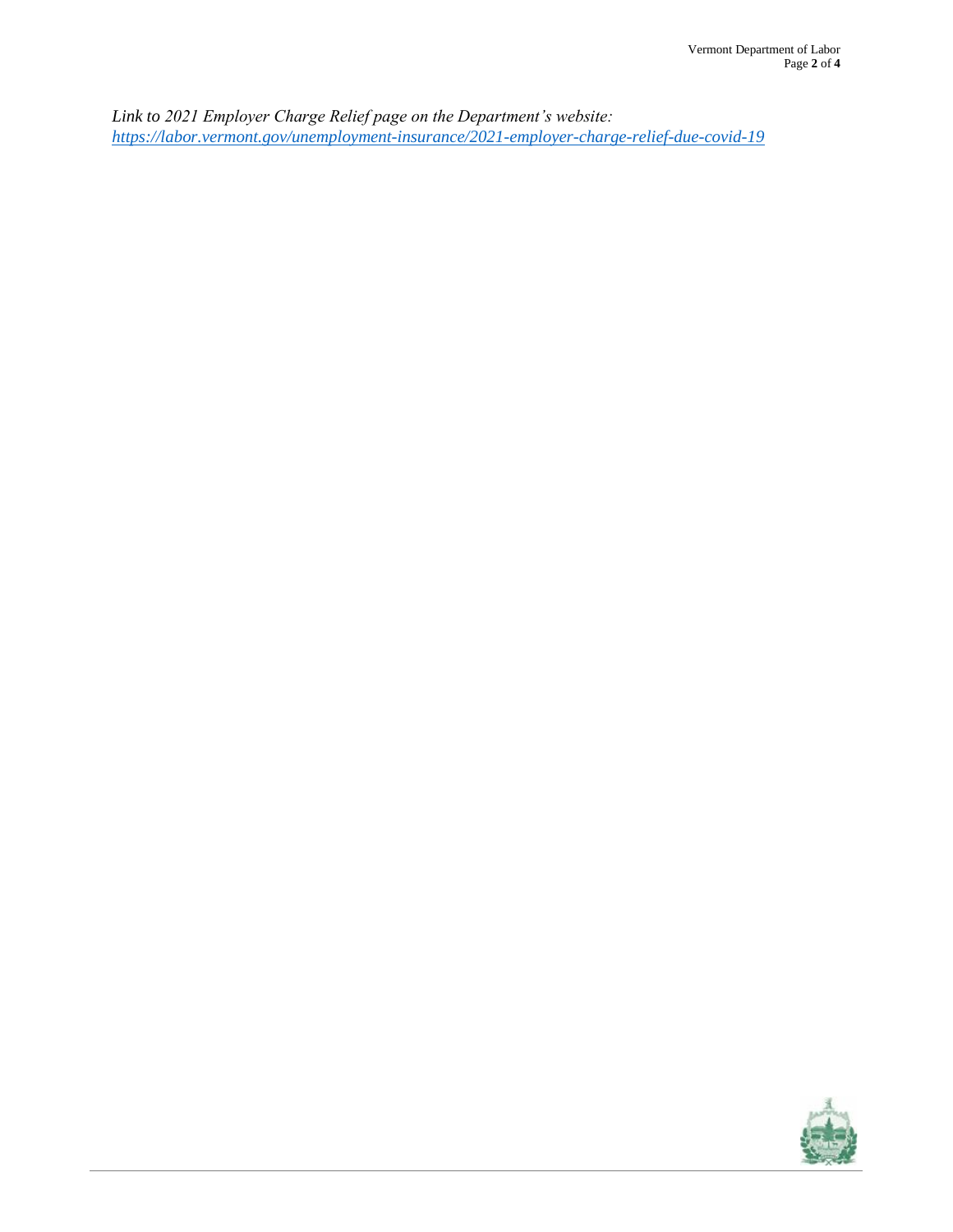

**Unemployment Insurance | September 24, 2021** 

## 2021 UI Benefit Charge Relief due to COVID-19

You are receiving this email to inform you of the process to apply for unemployment insurance benefit charge relief for 2021 UI charges attributed as a direct result of COVID-19. The application is now live on the Department of Labor's website and will remain open until October 31, 2021.

Please remember, this application is specific to unemployment insurance charges for calendar year 2021 only. Benefit charges for calendar year 2020 have been automatically relieved and you do not need to complete this application for those charges.

You may apply for charge relief for claim charges incurred in 2021 as a direct result of COVID-19. New claims for UI benefits submitted after the expiration of the Governor's declared State of Emergency, June 15, 2021, will not be eligible for charge relief.

Learn more or submit an application for charge relief by clicking below.

More on Employer Charge Relief

Vermont Department of Labor | https://labor.vermont.gov/